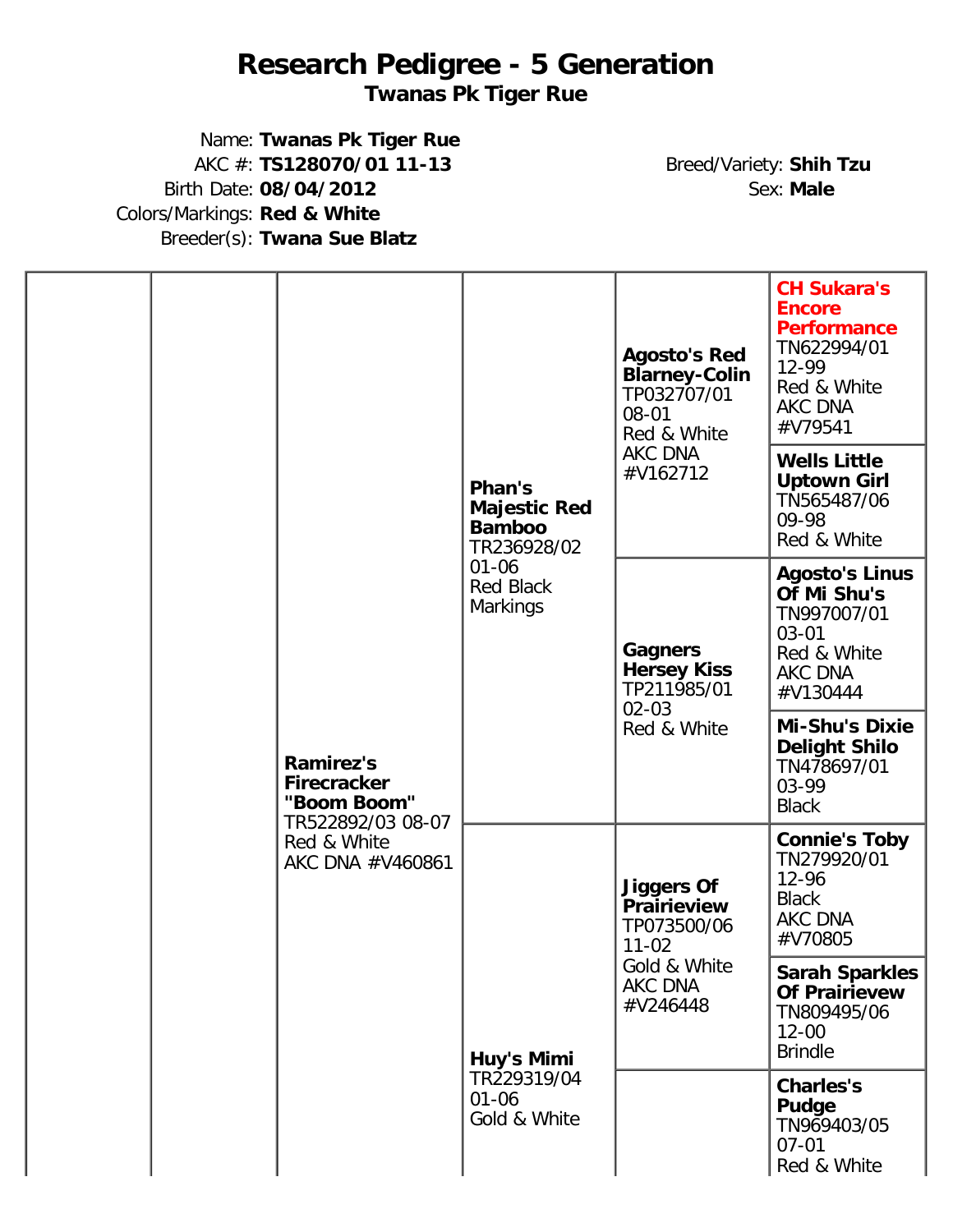| Red              | <b>Rooster Of</b><br><b>The Hen</b><br><b>House</b><br>TR664463/03<br>04-09<br><b>AKC DNA</b><br>#V560543 |                                                                                |                                                                                                                              | Daisy's Ivy<br>TP236360/06<br>$04 - 03$<br>Brindle & White                                       | <b>Black Mask</b><br>AKC DNA<br>#V190888<br><b>Pugsley's</b><br><b>Daisy</b><br>TN994282/04<br>$07 - 01$<br>Silver & White        |
|------------------|-----------------------------------------------------------------------------------------------------------|--------------------------------------------------------------------------------|------------------------------------------------------------------------------------------------------------------------------|--------------------------------------------------------------------------------------------------|-----------------------------------------------------------------------------------------------------------------------------------|
|                  |                                                                                                           | <b>Ramirez's Rubi</b><br><b>Slipper</b><br>TR494744/05 11-07<br>Red Black Mask | <b>Empress' Lil</b><br>"Redt"<br>Corvette<br>TR400679/03<br>$07 - 06$<br><b>Red Black Mask</b>                               | <b>Jb's Midnight</b><br>TP031988/05<br>$05 - 02$<br><b>Black</b><br>AKC DNA                      | Bj's Jimmy<br>TN297936/04<br>08-00<br>Black & White<br><b>Black Mask</b><br><b>Jb's Fani</b><br><b>Taboo</b>                      |
|                  |                                                                                                           |                                                                                |                                                                                                                              | #V396636                                                                                         | TN393643/03<br>$11 - 97$<br><b>Gold Black Mask</b>                                                                                |
|                  |                                                                                                           |                                                                                |                                                                                                                              | <b>Keeper Of The</b><br><b>Hearts Candy</b><br>Lu<br>TR269690/05<br>$11 - 05$<br>Gold Black Mask | <b>Jb's Midnight</b><br>TP031988/05<br>$05 - 02$<br><b>Black</b><br><b>AKC DNA</b><br>#V396636                                    |
|                  |                                                                                                           |                                                                                |                                                                                                                              |                                                                                                  | <b>Dolly Jenkins</b><br>TP317449/01<br>$11 - 04$<br>Brindle & White                                                               |
|                  |                                                                                                           |                                                                                | <b>Sugarcreek</b><br><b>Romeos</b><br><b>Willowrose</b><br>TR207558/04<br>$10 - 05$<br>Gold & White<br><b>Black Markings</b> | Romeo<br><b>Andrews</b><br>TP302130/08<br>$01 - 04$<br>Gold & White<br>AKC DNA<br>#V301416       | <b>CH Rca's</b><br><b>Timmy Toytott</b><br>TN362920/04<br>$04 - 97$<br>Gold & White<br>AKC DNA<br>#V74493                         |
|                  |                                                                                                           |                                                                                |                                                                                                                              |                                                                                                  | <b>Rich's Party</b><br>Dahli<br>TP188327/04<br>$10 - 02$<br>Gold & White                                                          |
|                  |                                                                                                           |                                                                                |                                                                                                                              | Puppiesinabox<br><b>Blue Willow</b><br>TP287359/01<br>$05 - 04$<br>Blue & White                  | Puppiesinabox<br><b>Perfect In Red</b><br>TP211555/03<br>$07 - 02$<br>Red & White<br><b>Black Markings</b><br>AKC DNA<br>#V220243 |
| <b>Twanas Pk</b> |                                                                                                           |                                                                                |                                                                                                                              |                                                                                                  | D J's L.L<br><b>Creampuff</b>                                                                                                     |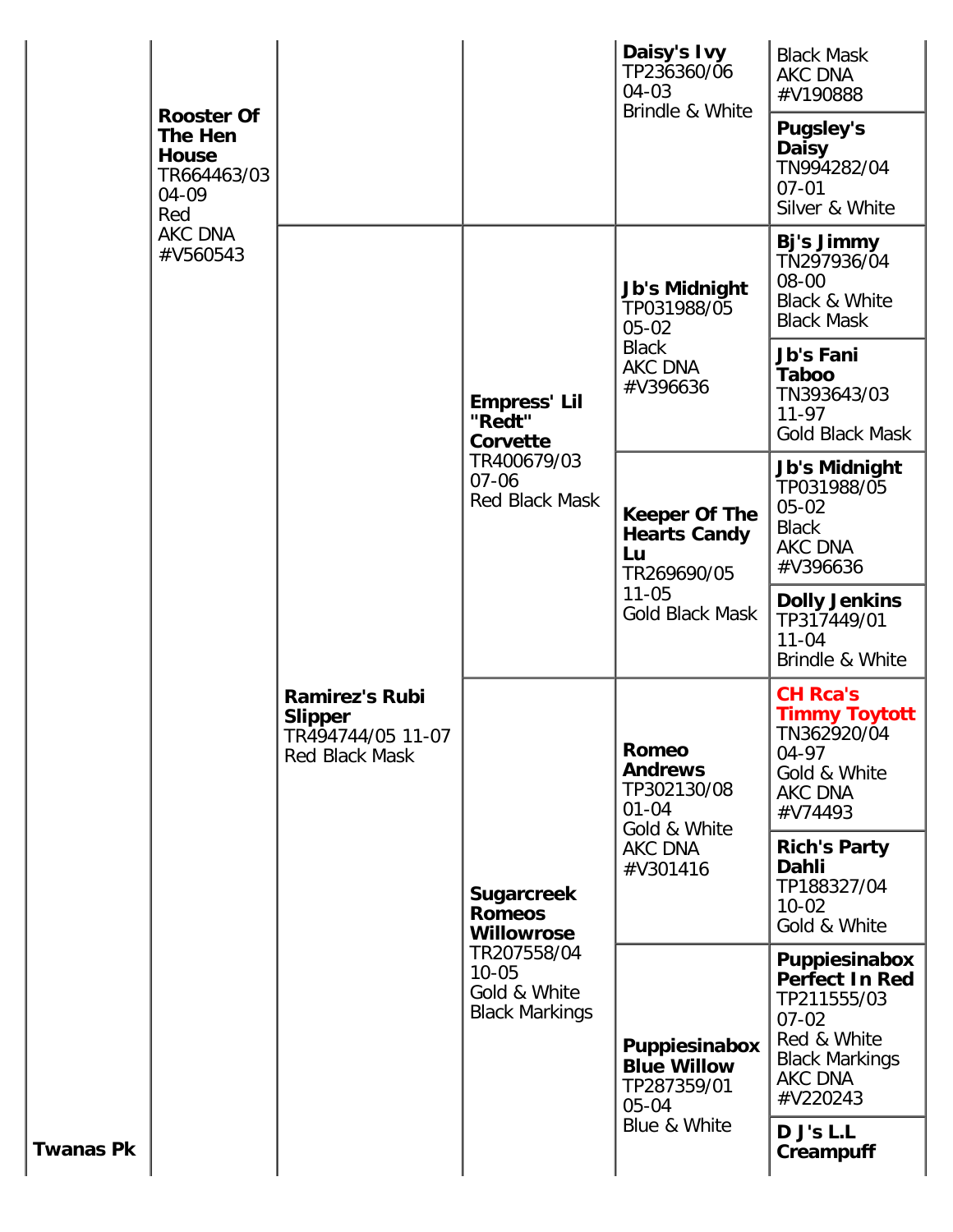| <b>Tiger Rue</b><br>TS128070/01<br>$11 - 13$<br>Red & White |                                                   |                                                                                                                         |                                                                                                                          |                                                                                                                   | TN264952/01<br>08-97<br>Brindle & White                                                                  |
|-------------------------------------------------------------|---------------------------------------------------|-------------------------------------------------------------------------------------------------------------------------|--------------------------------------------------------------------------------------------------------------------------|-------------------------------------------------------------------------------------------------------------------|----------------------------------------------------------------------------------------------------------|
|                                                             | <b>Twanas Pk</b><br>Fancy                         | <b>CH Twa-Nas Pe-</b><br><b>Kae Bustin With</b><br><b>Pride</b><br>TR595105/04 10-08<br>Red & White<br>AKC DNA #V487541 | <b>CH Pe-Kae's</b><br><b>Patricks</b><br><b>Preference</b><br>TP078720/01<br>08-02<br>Red & White<br>AKC DNA<br>#V401317 | <b>CH Bar-Lar's</b><br><b>Hot Wheels</b><br>Pe-Kae<br>TN567765/01<br>09-99<br>Gold & White<br>AKC DNA<br>#V140053 | <b>CH Bar-Lar's</b><br><b>Hot Shot</b><br>TN386252/02<br>$11 - 97$<br>Gold & White<br>AKC DNA<br>#V60321 |
|                                                             |                                                   |                                                                                                                         |                                                                                                                          |                                                                                                                   | <b>Bar-Lar's All</b><br><b>Wound Up</b><br>TN245257/01<br>$11 - 97$<br>Red & White                       |
|                                                             |                                                   |                                                                                                                         |                                                                                                                          | Pe-Kae's<br>Pipsqueak<br>TN678436/01<br>$12 - 00$<br>Red & White                                                  | <b>CH Pe-Kae's</b><br>Pyromania<br>TN256862/02<br>$10-97$<br>Red & White                                 |
|                                                             |                                                   |                                                                                                                         |                                                                                                                          |                                                                                                                   | Dogwoods Pe-<br><b>Kae Piper</b><br>TN368796/02<br>$07 - 98$<br>Gold & White                             |
|                                                             |                                                   |                                                                                                                         | <b>CH Pe-Kae's</b><br><b>Tickled Pink</b><br>TP128169/03<br>04-04<br>Red & White                                         | <b>CH Bar-Lar's</b><br><b>Hot Wheels</b><br>Pe-Kae<br>TN567765/01<br>09-99<br>Gold & White<br>AKC DNA<br>#V140053 | <b>CH Bar-Lar's</b><br><b>Hot Shot</b><br>TN386252/02<br>$11 - 97$<br>Gold & White<br>AKC DNA<br>#V60321 |
|                                                             |                                                   |                                                                                                                         |                                                                                                                          |                                                                                                                   | <b>Bar-Lar's All</b><br><b>Wound Up</b><br>TN245257/01<br>$11 - 97$<br>Red & White                       |
|                                                             |                                                   |                                                                                                                         |                                                                                                                          | <b>CH Pe-Kae's</b><br><b>Pretty In Pink</b><br>TN567231/03<br>$04 - 01$<br>Red & White                            | <b>CH Pe-Kae's</b><br>Pyromania<br>TN256862/02<br>$10-97$<br>Red & White                                 |
|                                                             |                                                   |                                                                                                                         |                                                                                                                          |                                                                                                                   | Pe-Kae's Head<br>In The Clouds<br>TN055449/01<br>03-96<br>Gold & White                                   |
|                                                             | Foofoo<br>TR933220/03<br>$01 - 13$<br>Red & White |                                                                                                                         |                                                                                                                          | <b>CH Pe-Kae's</b>                                                                                                | Pe-Kae's<br><b>March Thru</b><br>Georgia                                                                 |